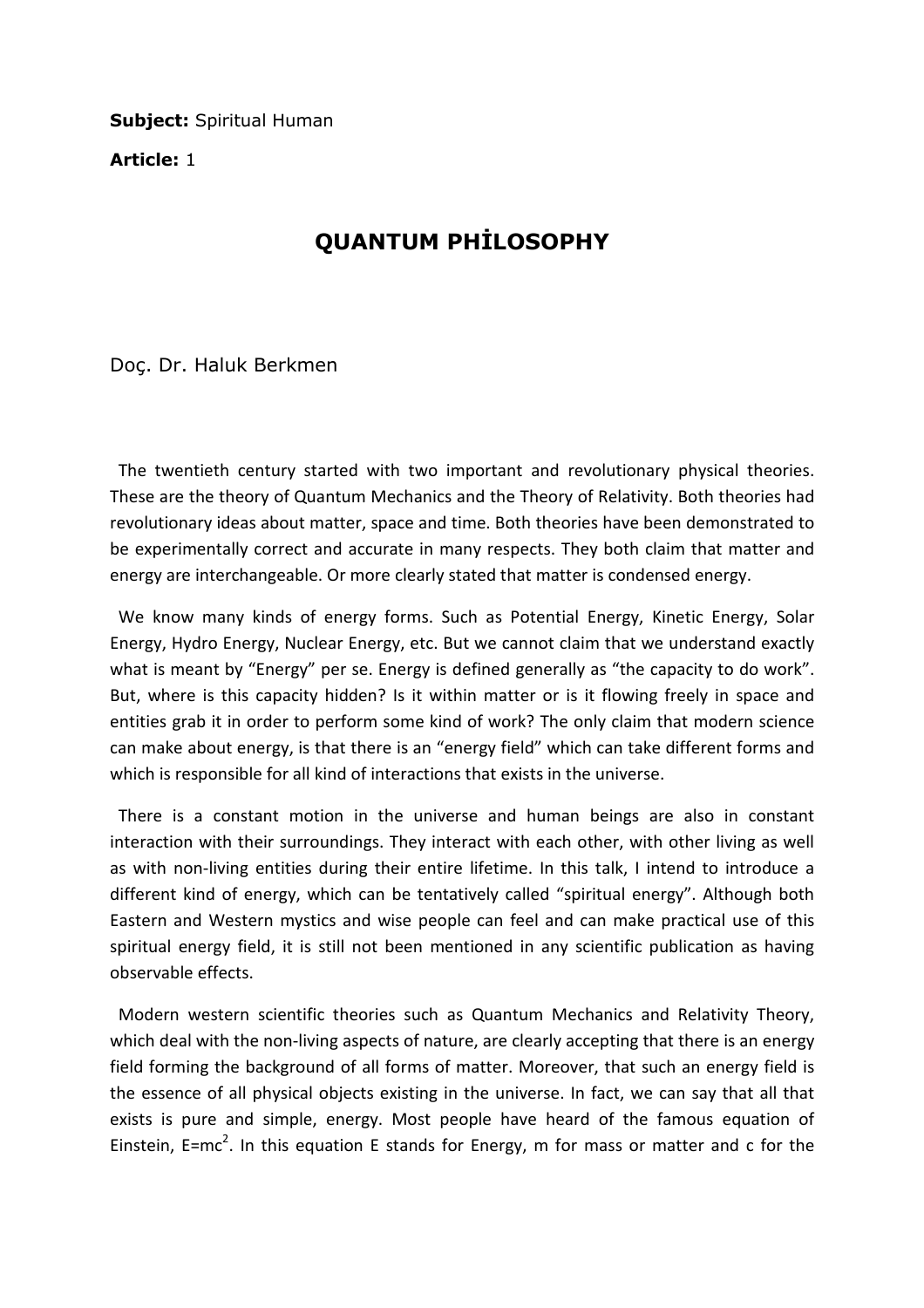speed of light. Thus, this equation is mathematically telling that energy and matter are equivalent and interchangeable, since the speed of light is a constant parameter.

 Not only non-living material objects, but also living beings are concentrated energy formations. Especially, when we consider human behavior we can clearly observe that all human activity stems from an internal energy source. People are inclined to define this energy source as being chemical, electrical or mechanical. It is also accepted in general that these energy fields are of a local character and can only connect elements that stand very near to each other. Such measurable energy fields are local by definition and do not have the capacity to directly connect distant elements and objects. I propose that the energy field forming the essence of all that exists in the universe is of a non-local character and can be called 'spiritual energy'.

 Spiritual energy has observable consequences like any other energy type, but is essentially non-local and can connect points that are quite separated in space and time. The reason why this spiritual energy is dismissed by scientists is because the presently existing technology is unable to directly measure such non-local interactions. Experimental science has its own methodology, and every methodology has its limitations, such as only commenting on things that are measurable. Thus, wise scientists do not dismiss 'spiritual energy' only do not comment on it. Spiritual energy has the capacity to contain and transmit information about the whole of the universe. This capacity is already known among physicists, and has been defined as the 'Holographic' paradigm. It was Karl Pribram, already in 1978, who claimed that the human brain recorded information in the form of a hologram. The basic character of a holographic record is that any piece of it contains information about the entire structure. In that sense, human beings could well be considered as holographic receptors and recorders of such a non-local spiritual energy. It is possible to say tentatively that spiritual energy exists both without as well as within us and forms an integral part of us. Presently, we cannot measure this energy objectively but only can tap it subjectively.

 Objective measurements are based on the assumption that all interactions are local and that independent objects exist in space. But if space and matter are different aspects of the same energy field and differ only on the amount of the locally condensed quantity of energy, how can we claim that independent objects exist in space and do not affect each other. An objective measurement cannot be performed if the observer and the observed are interacting and affecting each other. One of the most important claims of Quantum Physics is that the observed and the observer form a correlated and unified system that becomes a new and integral entity that cannot be separated into independent and isolated parts or objects. Therefore, since all kind of measurement involves some kind of interaction, we can claim that any observation or measurement entails a change in both the observed as well as the observer. The change may be minute and could be dismissed practically, but nevertheless a change occurs even if it is imperceptible.